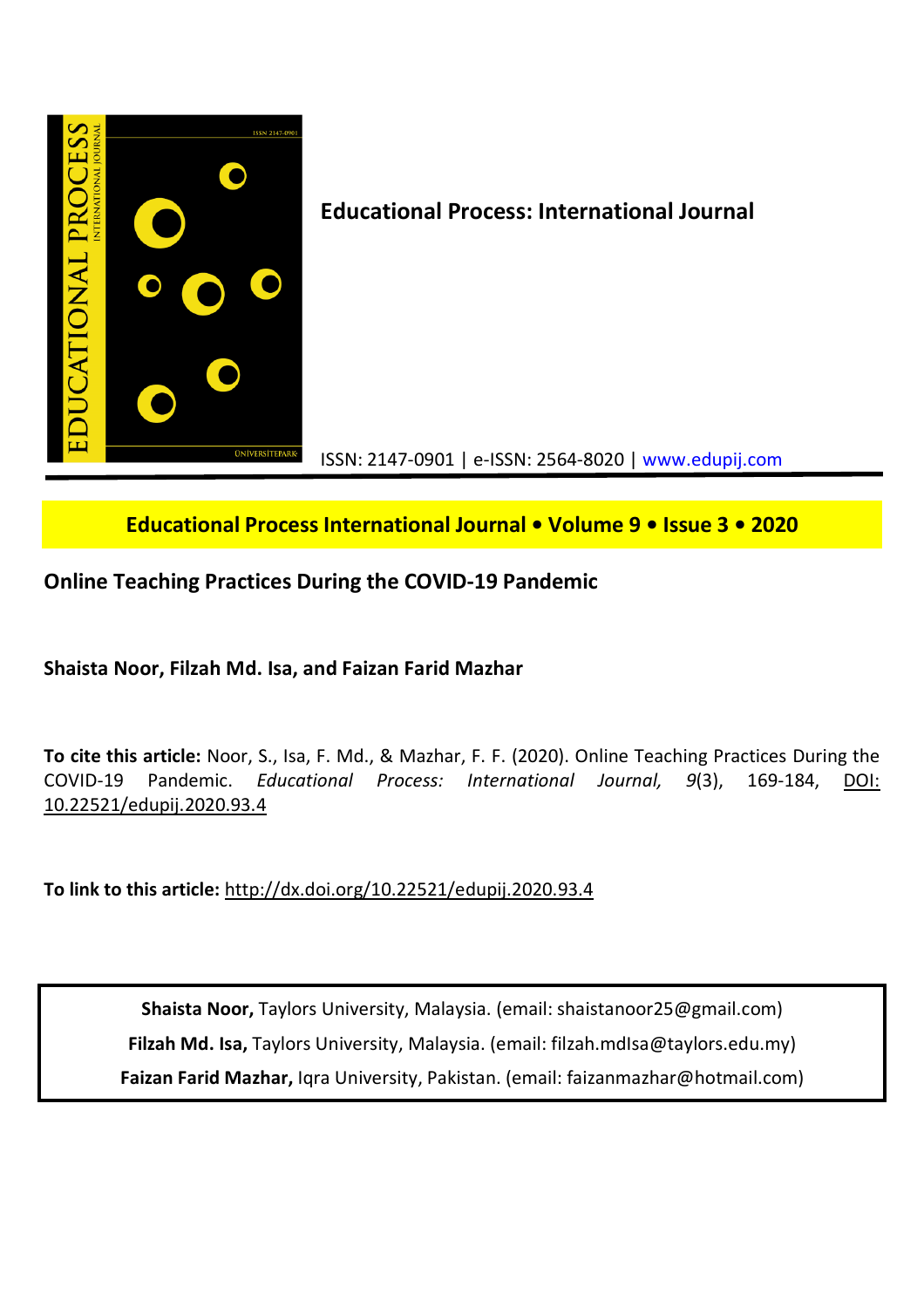## EDUPIJ • Volume 9 • Issue 3 • 2020 • pp. 169–184.

## **Online Teaching Practices During the COVID-19 Pandemic**

SHAISTA NOOR, FILZAH Md. ISA and FAIZAN FARID MAZHAR

## **Abstract**

The COVID-19 pandemic has had a remarkable economic impact worldwide, including in Pakistan, and was soon declared an international public health issue. The education sector in Pakistan, specifically school (K-12) education, has seen a staggering impact due to obstacles in delivering alternative forms of education during the pandemic. Educational institutions in Pakistan closed on March 13, 2020, and then, on April 13, 2020, the Ministry of Education, in collaboration with the Information and Broadcasting Ministry, announced the launch of a "tele-schooling" initiative. Teaching staff, who are arguably the most vital resource in any schooling system, faced considerable physical, mental, and financial challenges due to an overnight shift to an online mode of teaching, with issues concerning inadequate digital pedagogical knowledge and infrastructure limitations relating mostly to power connectivity. The current study investigated the perception of Pakistani school teachers regarding their online teaching practices during the COVID-19 pandemic. In the study, a qualitative research strategy was adopted, with semi-structured interviews conducted via Skype with 10 school teachers from Pakistan's renowned Army Public School and College System (APSACS) schools located in the Rawalpindi and Islamabad regions of the country. Saldana's (2016) structured inductive data analysis method was used in analyzing the collected data. The study's results highlighted the issues and challenges confronted by school teachers in delivering online lessons via Google Classroom, Zoom, and Microsoft Teams such as high-cost Internet packages, uncooperative learners, low attendance of learners, teachers' technology confidence, limited availability of educational resources, lack of ICT knowledge, and poor network infrastructure. However, the creativity, dedication, and community spirit which the school teachers demonstrated in working with very limited facilities were exemplary. Hence, based on the study's findings, changes were proposed as a way forward. It is hoped that the study's findings will help policymakers and the Ministry of Education in Pakistan to focus more on human capital development, interpersonal development, communication and technology management training, and support programs, especially for school teachers as the foundation of the next and future generations.

**Keywords:** COVID-19, online platform, learner, teacher, technology challenge, COVID-19 pandemic, Pakistan.

> **Erosset** DOI: 10.22521/edupij.2020.93.4 ………………………………………........….....………………………………...…………… EDUPIJ • ISSN 2147-0901 • e-ISSN 2564-8020 Copyright © 2020 by ÜNİVERSİTEPARK edupij.com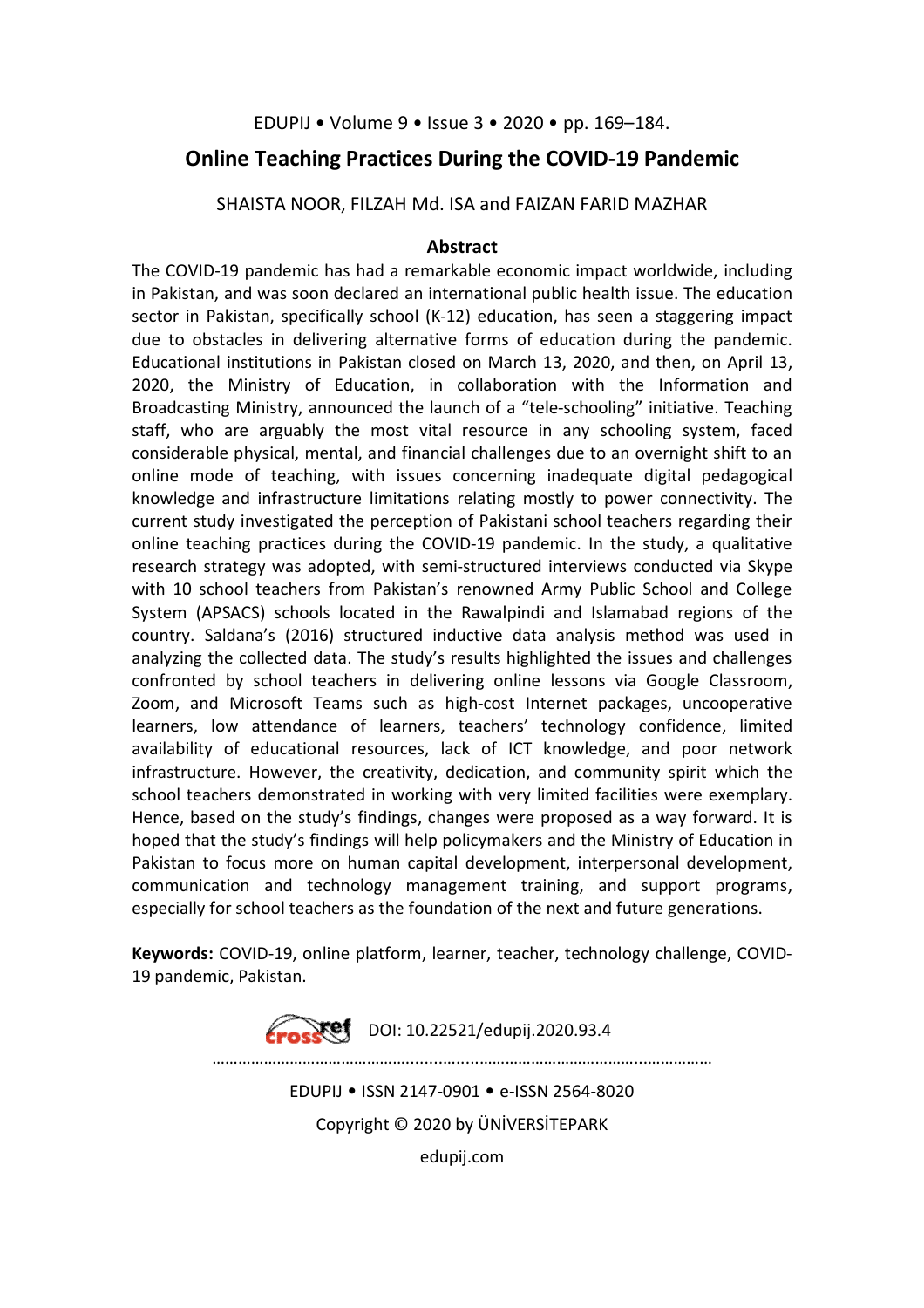#### **Overview**

The swift development and growth in technology has played an essential role in making distance education mostly hassle-free (Murphy, 2020) for both instructors and for learners. The literature has revealed varied terms for distance learning such as web-based, online, blended learning, and computer-mediated learning, etc. The commonality is the capability to utilize computers connected to a network in order to facilitate learning from virtually any location (Basilaia et al., 2020). Thus, the learning experience can be achieved in both synchronous and asynchronous environments through the utilization of various technological devices such as smartphones, laptop computers, and tablet computers, along with networked connectivity, which fundamentally defines online learning (Dhawan, 2020). Bao (2020) highlighted the delivery of a massive number of online courses, and certain teething problems related to both the technology and its usage (Demuyakor, 2020). UNESCO (2020) reported that 165 billion learners worldwide, equivalent to 87% of the world's student population, suffered to some degree due to the impact of the COVID-19 school closures. Recent research has shown that the COVID-19 pandemic sent shockwaves throughout the entire education system on an unprecedented global scale, with lockdown orders, physical distancing, and online classes introduced swiftly in most countries (Johnson et al., 2020).

The COVID-19 pandemic affected education systems with the closure of schools in both developed and developing countries, resulting in long-term adverse effects on education, as well as broader consequences in terms of economic growth and development (UNESCO et al., 2020). The substitute for classroom teaching has been emergency online teaching, which encountered various obstacles such as limited technical knowledge and tutoring capabilities, inadequate and weak infrastructure, and issues with online connectivity. Similarly, inequalities of learning outcomes also occurred in rural areas where there are known paucity issues related to reliable power supply and Internet availability (Uwezo, 2020). The European Commission's (2020) Digital Action Plan stated that the closure of schools in most countries affected more than 60% of the student population. The Digital Action Plan also stressed the application of an essential support and development program for online teaching practices and strategies across all European member states.

A report by the European Data Portal (2020) stated that worldwide, 50,134,558 students from partially-closed schools and 1,130,169,834 students from fully-closed schools were affected by the pandemic. Educational Technology (EdTech) has been considered as part of the solution to cope with this alarming situation and to minimize the effect of school closures by providing distance education on a global scale (Malik, 2020). As a country, Pakistan possesses a vast and intricate education system that includes 41 million enrolled students across primary and secondary education aged between 5 and 16 years old. However, UNICEF (2020) reports that 22.8 million children are not enrolled in school, representing 5.3 million drop-out cases, and 17.5 million having never attended school (Bank, 2019; Danjou, 2020).

In Pakistan, the provincial government and the Federal Ministry of Education are responsible for the country's national education system. The Ministry of Education and Federal Training (Pakistan) (2020) identified technology-based education interventions as a means to support learners through television, radio, and online teaching applications such as Zoom, Google Classroom, and Microsoft Teams that are accessible via internet-connected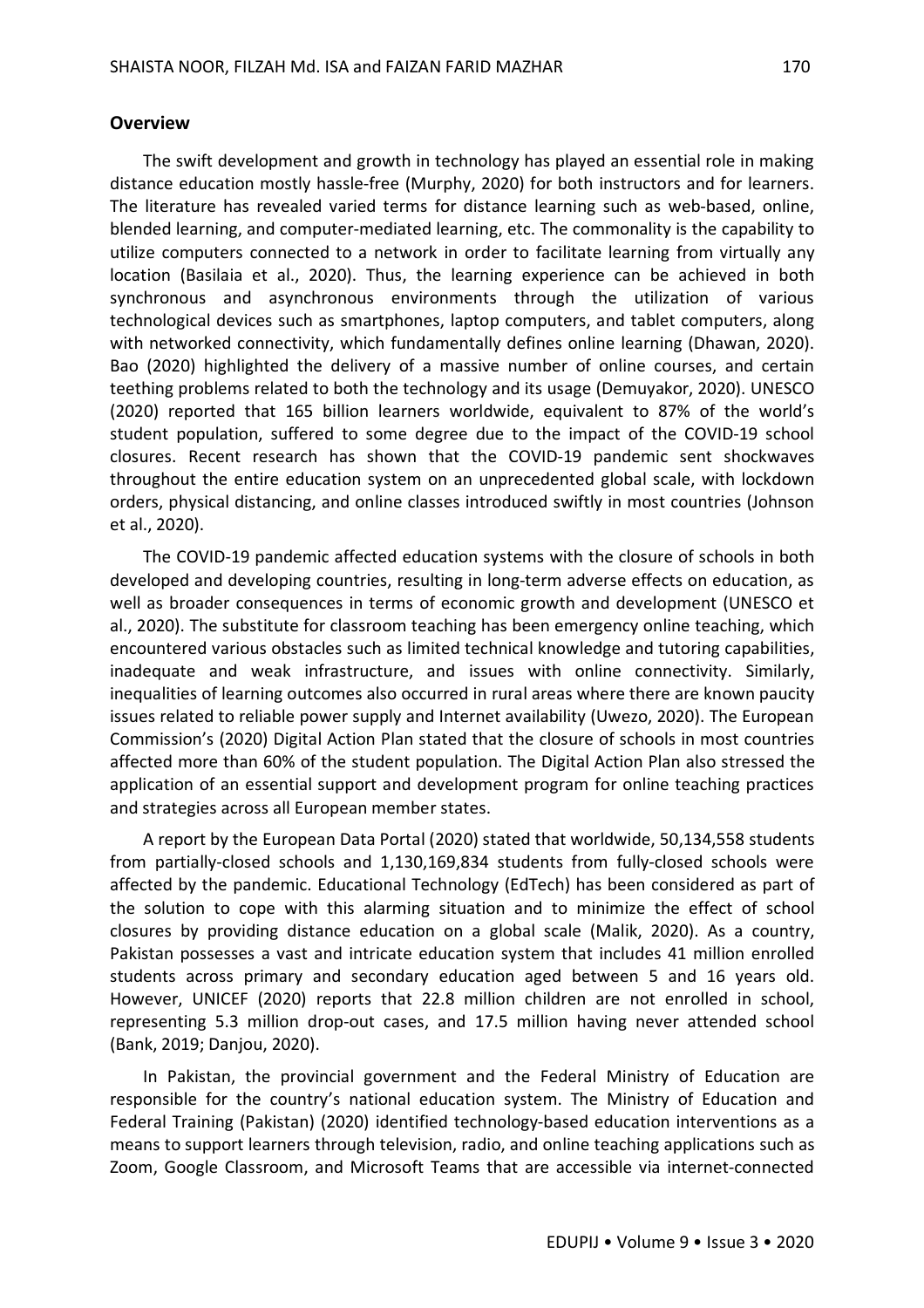computers and also via smartphone mobile technology. Notably, the COVID-19 pandemic has fundamentally changed the teaching practices for school teachers who would typically be used to classroom teaching (Zhang et al., 2020). This change of process from face-to-face classroom teaching to online teaching practice influences the school teachers' teaching norms, their professional role, and the teaching strategies they apply, with the virtual model of education a largely new experience for most school teachers in Pakistan. Teaching staff are therefore facing difficulties in adopting and adapting to the online mode of teaching due to their limited expertise in online education and platforms.

The current study explores school teachers' perceptions regarding online teaching practices during the COVID-19 crisis in Pakistan. Since a successful education system is comprised of a quality schooling system and a powerful teaching force, the most critical decision relates to the investment in teachers to order improve the overall learning outcomes of its students. School teachers are the custodians of the future generations, and act as mentors to nurture students' academic growth, meaning that any nation's future lies in the hands of its teachers. Undoubtedly, teachers have to face various challenges and difficulties in performing their role efficiently according to the stringent teaching practices and activities of today, including lesson planning and writing, controlling and managing students in the classroom, and meeting the varying needs of their learners (Burgess, 2015; Thormann et al., 2012). COVID-19 has required countries to urgently step-up in preparing school teachers to utilize the latest technologies for the purposes of continuing classroom teaching practices within an online environment.

#### *The research objective of the current study is as follows:*

To explore the perceptions of school teachers in Pakistan towards online teaching practices during the COVID-19 pandemic.

#### *The research question and sub-question of the current study is as follows:*

What are the perceptions of school teachers in Pakistan towards online teaching practices during the COVID-19 pandemic?

What are the common challenges that school teachers in Pakistan are likely to encounter during online teaching during the COVID-19 pandemic?

#### **Methodology**

The current study explores the perception of school teachers in Pakistan regarding online teaching practices during the COVID-19 pandemic. A qualitative research strategy was adopted in the study, as the investigation is exploratory in nature regarding a new area of study leading to the development of a hypothesis (Miles & Huberman, 1994). Bradburn et al. (2004) stated that qualitative research involves the collecting of data through selfadministered and open-ended questionnaires. Qualitative research is considered useful for the application of investigative questions as a guide to a detailed research design (Easterby-Smith et al., 1991). The current study employed the phenomenological approach in order to understand and share the participants' views (Creswell et al., 2012). The research design plays an important role and helps the researcher to answer specific research questions and acts as a focus for the entire research (Hall et al., 2016).

An explanatory research design is deemed more appropriate in finding answers to the research objective where the study is exploratory in nature. In the current study, data were collected through semi-structured interviews conducted with 10 teachers from the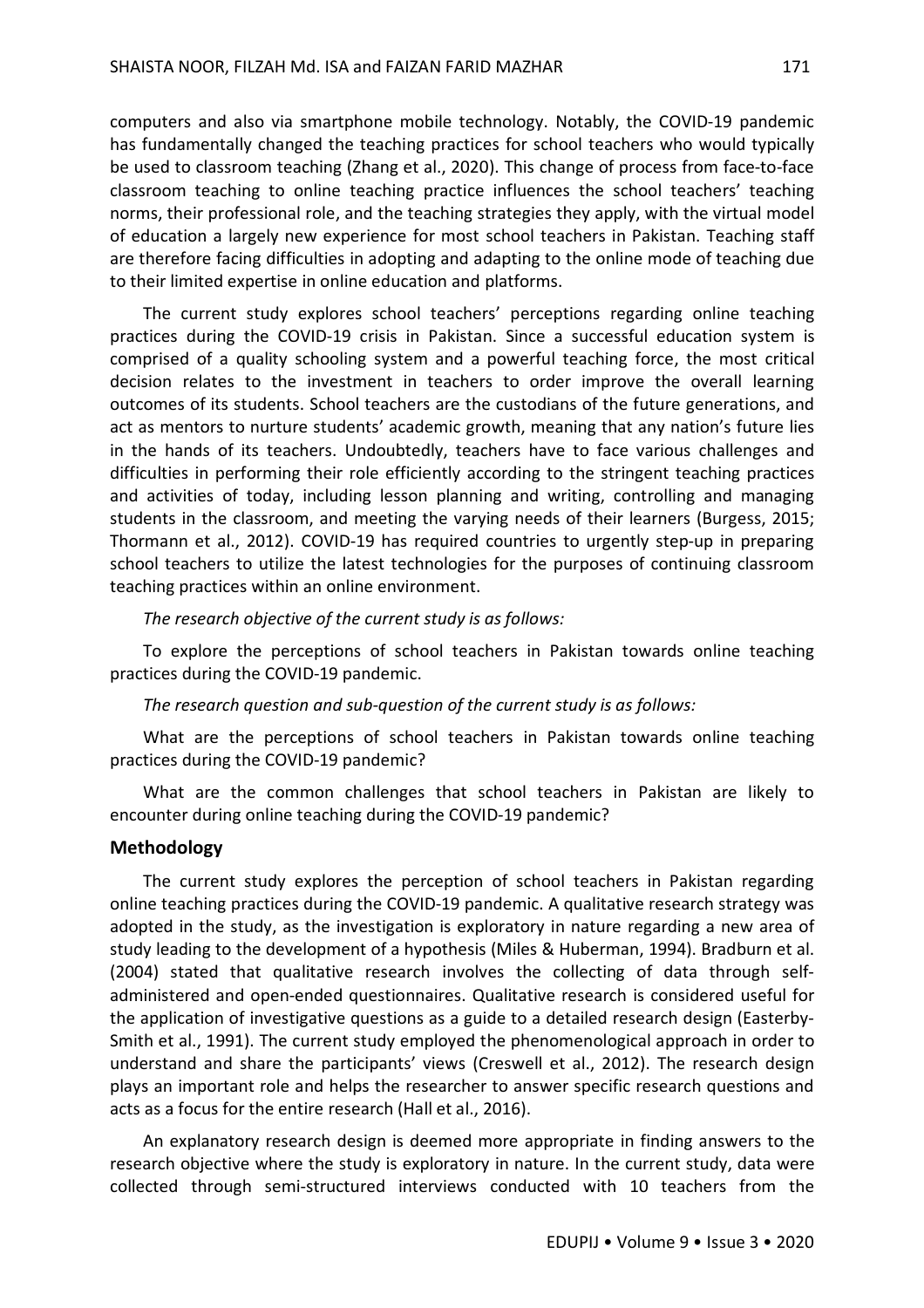renowned Army Public School and College System (APSACS) school branches in the twin cities of Rawalpindi and Islamabad in Pakistan. The selection of the number of participants in the current study is based on (Creswell et al., 2012) suggestion of between 5 and 25 respondents, which is considered adequate for a phenomenological study such as this. The semi-structured interviews were conducted between July 1 and July 20, 2020, via Skype, with each interview lasting between 30 and 45 minutes. The APSACS organization is comprised of 168 schools located throughout Pakistan, with a student population of approximately 224,997, and a teaching staff of 13,533 (APSACS Secretariat, 2020). Ethical approval for the current study was received from the APSACS secretariat in June 2020.

A semi-structured interview technique was deemed to be the most appropriate qualitative research method (David & Sutton, 2004) for the current study. The key preparations in the study was the development of the questions to be applied during the semi-structured interviews. Table 1 details the interview questions developed for this study (Covin & Wales, 2018). Bryman and Bell (2007) stated that prolonged inquiries should not be sought, and negative items need not be included in an interview guide. Similarly, technical language needs to be largely avoided in questioning as it is essential that the interviewees clearly understand the meaning of each question asked of them.

The modified version of Moustakas's (1994, as cited in Saldana, 2016) technique, which was introduced by Saldana (2016), was employed for the current study. This technique is comprised of the following seven analytical steps: i) manually group and transcribe comments from participants, ii) removal of irrelevant and redundant information, iii) categorize information into clusters and themes, iv) validate themes, v) construct textual descriptions based on participants' experiences, vi) create structural explanation by analyzing textual descriptions, and vii) establish final themes based on the participants' actual experiences (Hall et al., 2016). The structured method of inductive data analysis was employed in the current study, as it is considered to be a flexible qualitative approach to analysis (Braun & Clarke, 2006; Merriam, 2010). Table 1 presents the interview questions to which answers were sought during the semi-structured interviews.

| Semi-structured interview questions |                                                                               |  |  |  |
|-------------------------------------|-------------------------------------------------------------------------------|--|--|--|
| 1                                   | How do you feel about this new culture of teaching and learning?              |  |  |  |
| 2                                   | Are you comfortable integrating new classroom technologies such as Zoom and   |  |  |  |
|                                     | Google Classroom into your courses?                                           |  |  |  |
| $\overline{3}$                      | What issues are you facing with online teaching practices?                    |  |  |  |
| $\overline{4}$                      | What is the biggest challenge you have faced in switching from face-to-face   |  |  |  |
|                                     | classroom teaching to online teaching?                                        |  |  |  |
| 5                                   | What is your opinion regarding the implementation process for online teaching |  |  |  |
|                                     | strategies from your school administration?                                   |  |  |  |

**Table 1.** Interview Questions

Table 2 presents the profile of the participants interviewed in the current study.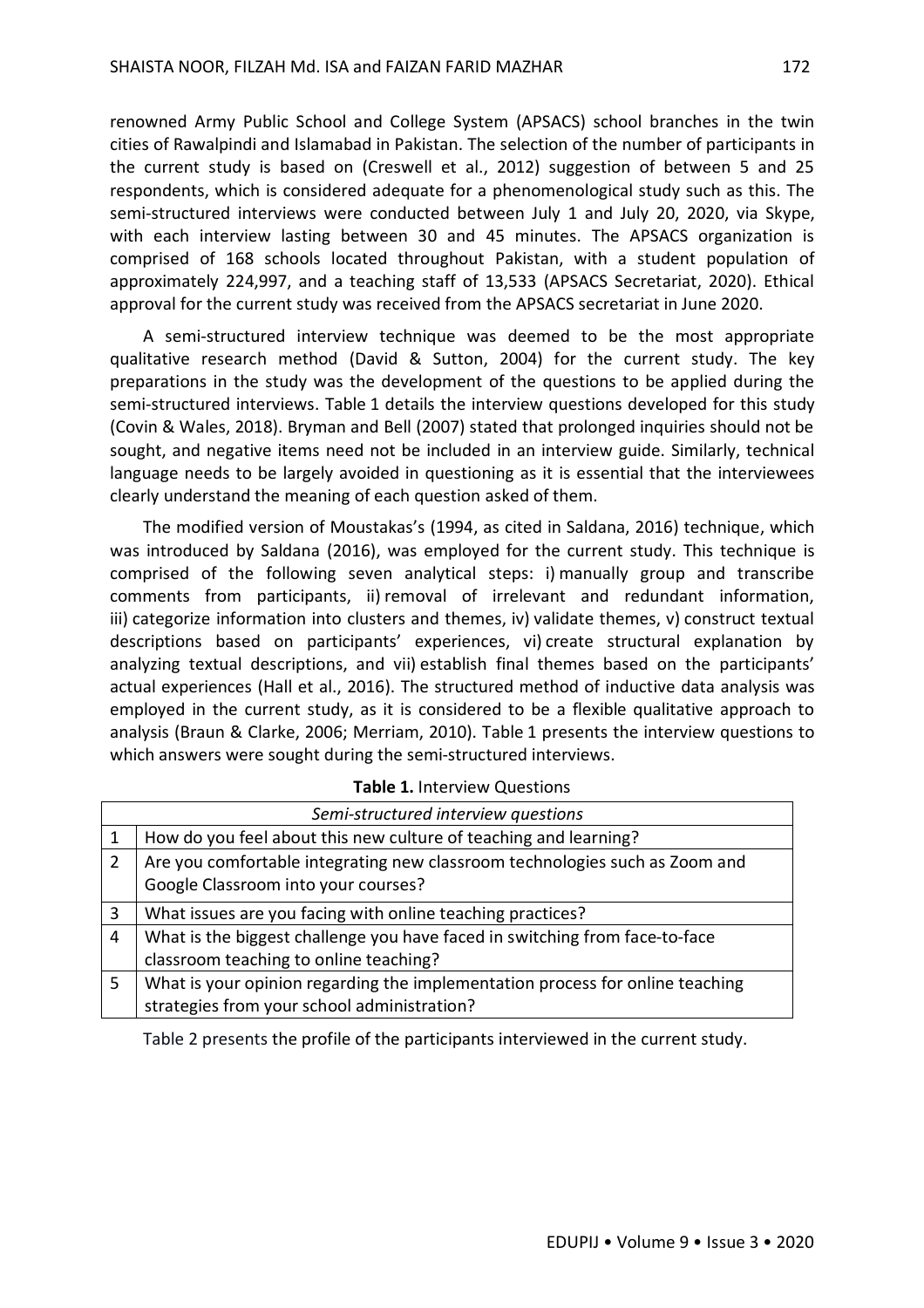|                | <b>Table 2.</b> Interviewed Participants |                  |                           |                 |                 |                           |                 |                |                |                |                |                           |
|----------------|------------------------------------------|------------------|---------------------------|-----------------|-----------------|---------------------------|-----------------|----------------|----------------|----------------|----------------|---------------------------|
| $\it No$       |                                          | Variables        | <b>ST1</b>                | ST <sub>2</sub> | ST <sub>3</sub> | ST4                       | ST <sub>5</sub> | ST6            | ST7            | ST8            | ST9            | ST10                      |
| $\mathbf 1$    | Age                                      | 25-30 years      | $\sqrt{ }$                | $\times$        | $\pmb{\times}$  | $\times$                  | $\pmb{\times}$  | $\pmb{\times}$ | V              | $\sqrt{ }$     | $\pmb{\times}$ | $\pmb{\times}$            |
|                |                                          | 31-35years       | $\pmb{\times}$            | $\pmb{\times}$  | $\pmb{\times}$  | $\times$                  | $\sqrt{ }$      | V              | $\pmb{\times}$ | $\times$       | $\sqrt{ }$     | $\ensuremath{\mathsf{V}}$ |
|                |                                          | 36-40 years      | $\pmb{\times}$            | $\sqrt{ }$      | V               | $\sqrt{ }$                | $\pmb{\times}$  | $\pmb{\times}$ | $\pmb{\times}$ | $\pmb{\times}$ | $\pmb{\times}$ | ×                         |
|                |                                          | 41-45 years      | $\pmb{\times}$            | $\pmb{\times}$  | $\pmb{\times}$  | $\times$                  | $\pmb{\times}$  | $\pmb{\times}$ | $\pmb{\times}$ | $\times$       | $\pmb{\times}$ | $\times$                  |
| $\overline{2}$ | Gender                                   | Male             | $\sqrt{ }$                | $\pmb{\times}$  | V               | $\pmb{\times}$            | $\pmb{\times}$  | V              | $\pmb{\times}$ | $\times$       | $\sqrt{ }$     | $\sqrt{ }$                |
|                |                                          | Female           | $\times$                  | $\sqrt{ }$      | $\pmb{\times}$  | $\sqrt{ }$                | $\sqrt{ }$      | $\pmb{\times}$ | V              | $\sqrt{ }$     | $\pmb{\times}$ | ×                         |
| 3              | Educational<br>level                     | Bachelor's       | $\pmb{\times}$            | $\sqrt{ }$      | $\pmb{\times}$  | $\sqrt{ }$                | $\pmb{\times}$  | $\pmb{\times}$ | $\pmb{\times}$ | $\times$       | $\pmb{\times}$ | $\times$                  |
|                |                                          | Master's         | $\sqrt{ }$                | $\pmb{\times}$  | $\pmb{\times}$  | $\times$                  | $\sqrt{ }$      | $\mathsf{V}$   | $\sqrt{ }$     | $\sqrt{ }$     | $\sqrt{ }$     | $\times$                  |
|                |                                          | <b>MPhil</b>     | $\times$                  | $\pmb{\times}$  | V               | $\times$                  | $\times$        | $\pmb{\times}$ | $\pmb{\times}$ | $\times$       | $\pmb{\times}$ | $\sqrt{ }$                |
| 4              | Subject                                  | Urdu             | $\pmb{\times}$            | $\sqrt{ }$      | $\pmb{\times}$  | $\sqrt{ }$                | $\pmb{\times}$  | $\pmb{\times}$ | $\pmb{\times}$ | $\sqrt{ }$     | $\sqrt{ }$     | $\sqrt{ }$                |
|                |                                          | Science          | $\sqrt{ }$                | $\times$        | $\sqrt{ }$      | $\pmb{\times}$            | $\sqrt{ }$      | $\pmb{\times}$ | $\pmb{\times}$ | $\times$       | $\pmb{\times}$ | $\pmb{\times}$            |
|                |                                          | Math             | $\times$                  | $\pmb{\times}$  | $\pmb{\times}$  | $\times$                  | $\pmb{\times}$  | $\sqrt{ }$     | $\sqrt{ }$     | $\pmb{\times}$ | $\times$       | $\times$                  |
|                |                                          | English          | $\sqrt{ }$                | $\pmb{\times}$  | $\pmb{\times}$  | $\times$                  | $\times$        | $\pmb{\times}$ | $\pmb{\times}$ | $\times$       | $\pmb{\times}$ | $\times$                  |
|                |                                          | Islamiyat        | $\pmb{\times}$            | $\sqrt{ }$      | $\pmb{\times}$  | $\sqrt{ }$                | $\pmb{\times}$  | $\pmb{\times}$ | $\times$       | $\pmb{\times}$ | $\pmb{\times}$ | ×                         |
|                |                                          | History          | $\times$                  | $\times$        | V               | $\times$                  | $\times$        | $\pmb{\times}$ | $\pmb{\times}$ | $\times$       | $\pmb{\times}$ | $\times$                  |
| 5              | Teaching<br>experience                   | 3-6 years        | $\pmb{\times}$            | $\sqrt{ }$      | $\pmb{\times}$  | $\times$                  | $\times$        | $\pmb{\times}$ | $\pmb{\times}$ | $\pmb{\times}$ | $\pmb{\times}$ | $\pmb{\times}$            |
|                |                                          | 7-10 years       | $\ensuremath{\mathsf{V}}$ | $\pmb{\times}$  | $\pmb{\times}$  | $\ensuremath{\mathsf{V}}$ | $\times$        | $\pmb{\times}$ | $\sqrt{ }$     | $\sqrt{ }$     | $\pmb{\times}$ | $\pmb{\times}$            |
|                |                                          | 11 years or more | $\pmb{\times}$            | $\times$        | V               | $\times$                  | $\sqrt{ }$      | $\sqrt{ }$     | $\pmb{\times}$ | $\times$       | $\sqrt{ }$     | $\ensuremath{\mathsf{V}}$ |
| 6              | Prior online                             | Yes              | $\times$                  | $\times$        | $\times$        | $\times$                  | $\pmb{\times}$  | $\pmb{\times}$ | $\times$       | $\pmb{\times}$ | $\pmb{\times}$ | $\pmb{\times}$            |
|                | teaching<br>experience                   | No               | $\sqrt{ }$                | $\sqrt{ }$      | V               | $\sqrt{ }$                | $\sqrt{ }$      | $\sqrt{ }$     | V              | $\sqrt{ }$     | $\sqrt{ }$     | V                         |
| 7              | Personal<br>laptop                       | Yes              | $\pmb{\times}$            | $\sqrt{ }$      | $\sqrt{ }$      | $\times$                  | $\sqrt{ }$      | $\pmb{\times}$ | $\sqrt{ }$     | $\sqrt{ }$     | $\pmb{\times}$ | $\pmb{\times}$            |
|                |                                          | No               | V                         | $\pmb{\times}$  | $\pmb{\times}$  | $\sqrt{ }$                | $\pmb{\times}$  | V              | $\times$       | $\times$       | V              | $\sqrt{ }$                |

**Table 2.** Interviewed Participants

*Note: ST1 = School Teacher 1*

Table 2 presents the profile of the participants. From the 10 participants, four were aged 31-35 years old, whereas three were aged 36-40 years old, and three aged 25-30 years old. There was an equal participant gender split, with five male and five female teachers. Regarding the teachers' qualification, two of the participants held a Bachelor's degree (ST2, ST4), whilst six held a Master's degree (ST1, ST5, ST6, ST7, ST8, ST9), and two held a MPhil degree (ST3, ST10). The majority of the participants had teaching experience of 11 years or more (ST3, ST5, ST6, ST9, ST10), followed by 7-10 years (ST1, ST4, ST7, ST8), and 3-6 years (ST2). The participants taught subjects such as English, Science, Math, Islamiyat, Urdu, and History. None of the participants had any prior online teaching experience, and half (five) of them owned a laptop computer (ST2, ST3, ST5, ST7, ST8). Table 3 presents the various perception attributes of the school teachers regarding online teaching during the COVID-19 pandemic. Table 3 show the generated themes.

| Perception attributes | <b>Dimensions</b>                          | No of participants |
|-----------------------|--------------------------------------------|--------------------|
| Online teaching       | Limited resources (power and connectivity) | 10                 |
| culture               | Lack of technology knowhow                 |                    |
|                       | Content restructuring                      |                    |
|                       | Minimal learner support                    | 10                 |
|                       | Shortage of facilities                     | 10                 |
|                       | Restricted time                            |                    |

**Table 3:** Generated Themes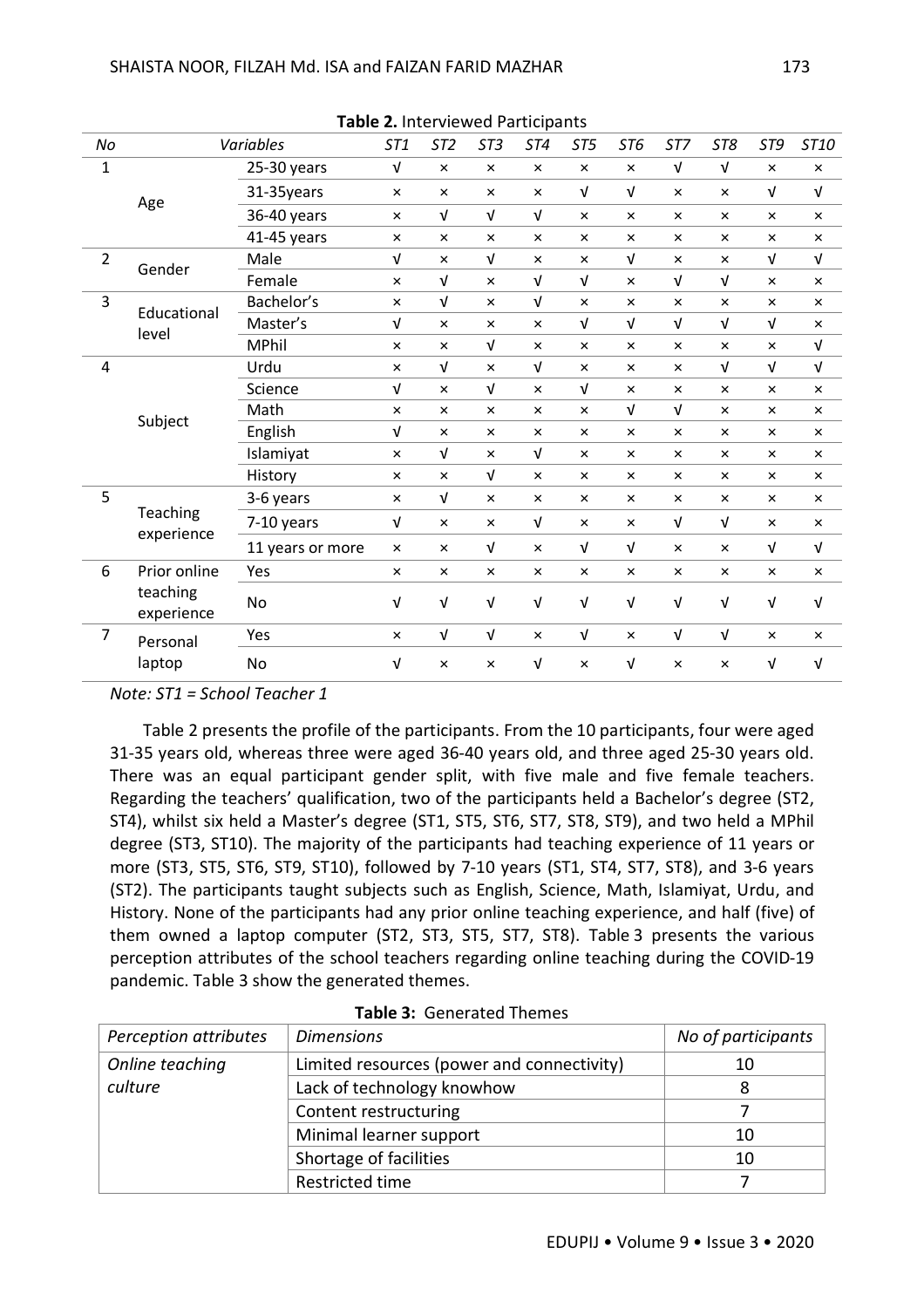| Perception attributes | <b>Dimensions</b>                             | No of participants |  |
|-----------------------|-----------------------------------------------|--------------------|--|
| <b>Issues</b>         | Scarcity of e-devices (e.g., laptops)         | 5                  |  |
|                       | High-cost Internet packages needed for        | 8                  |  |
|                       | smooth connectivity                           |                    |  |
|                       | Lack of expertise in online teaching          | $\overline{7}$     |  |
|                       | Uncooperative learner attitudes               | 10                 |  |
|                       | Lack of cooperation from learners' families   | 10                 |  |
|                       | Low attendance of learners                    | 10                 |  |
| Challenges            | Creative lecture preparation                  | 9                  |  |
|                       | Poor network infrastructure                   | 8                  |  |
|                       | Lack of ICT knowledge                         | 9                  |  |
|                       | Poor content development                      | $\overline{7}$     |  |
|                       | Student support                               | 10                 |  |
|                       | Teachers' technological confidence            | 10                 |  |
|                       | New learning style confidence                 | 9                  |  |
|                       | Limited availability of educational resources | 9                  |  |
|                       | (especially in Urdu, Islamiyat)               |                    |  |
|                       | Limited feedback                              | 8                  |  |
| Implementation        | Training of teachers                          | 5                  |  |
| <b>Process</b>        | Knowledge management                          | $\overline{7}$     |  |
|                       | Counselling of students' families             | 6                  |  |
|                       | Email & telephone calls to parents            | 9                  |  |
|                       | Online class announcements via social media   | $\overline{7}$     |  |
|                       | Online classes sourced from school premises   | $\overline{7}$     |  |
|                       | (new strategy)                                |                    |  |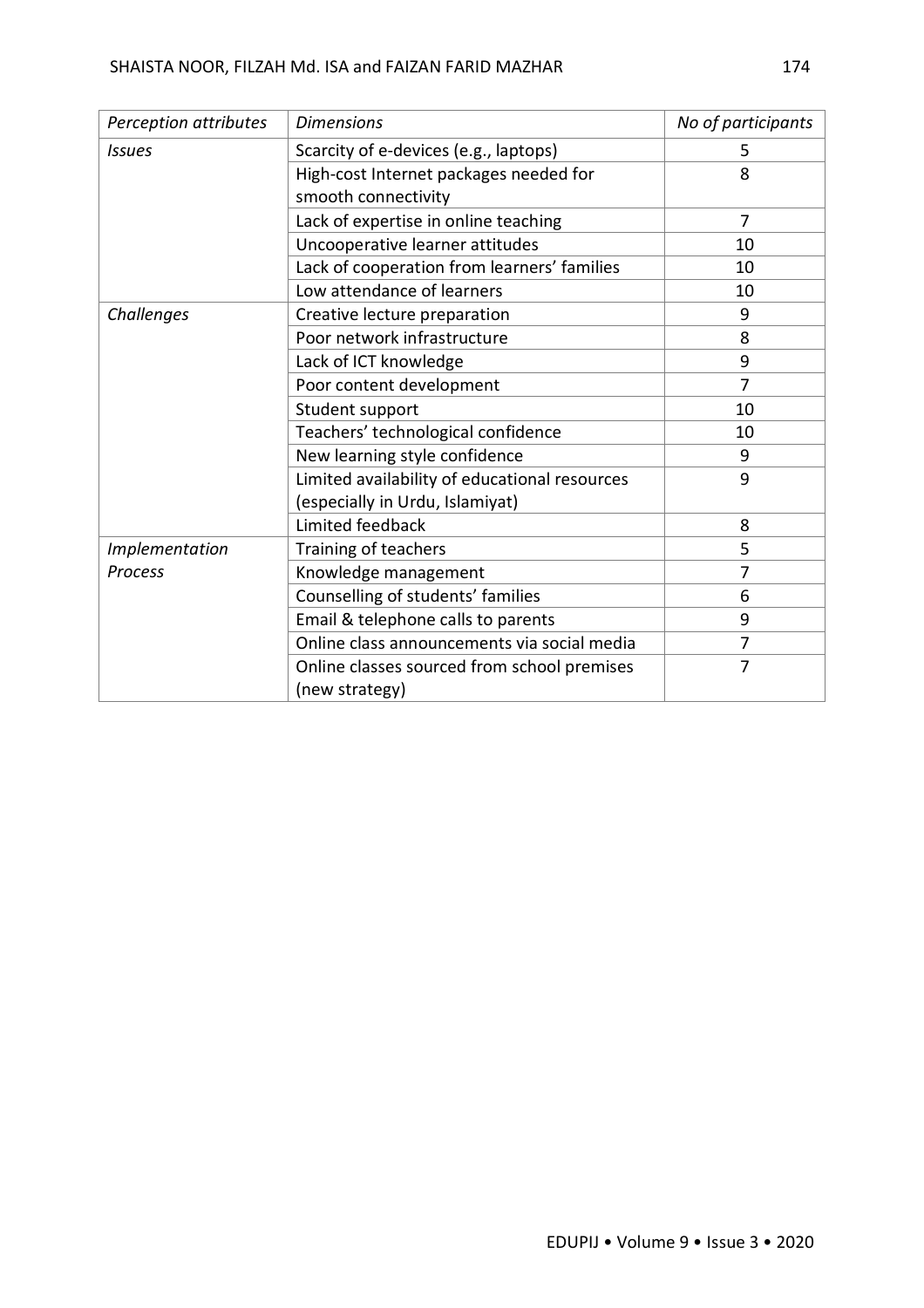

**Figure 1.** School Teachers' Perceptions regarding Online Teaching Practices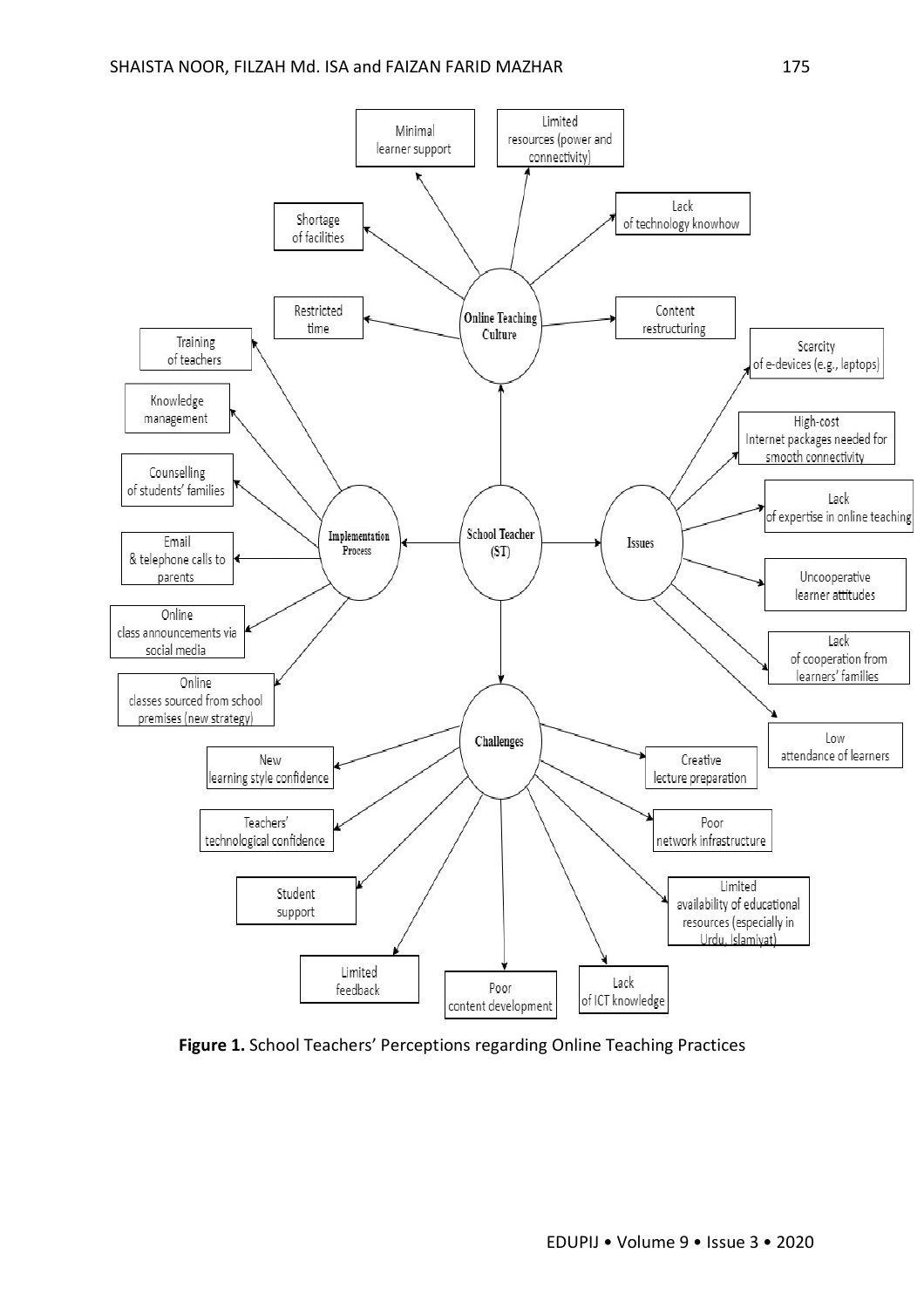



### **Findings**

The findings of the current study regarding the perceptions of school teachers in Pakistan concerning online teaching practices during the COVID-19 pandemic are summarized in Figure 1. The participants highlighted that limited resources (power and connectivity), minimal learner support, shortage of facilities, lack of technology knowhow and content restructuring were hindrances to the smooth operation of an online teaching environment.

*The power and connectivity issue is a great hassle for us. This online teaching culture is new for us. Consequently, teachers are struggling hard and giving their input, but what can we do when heavy rain disrupts the Internet connection. We are suffering from a*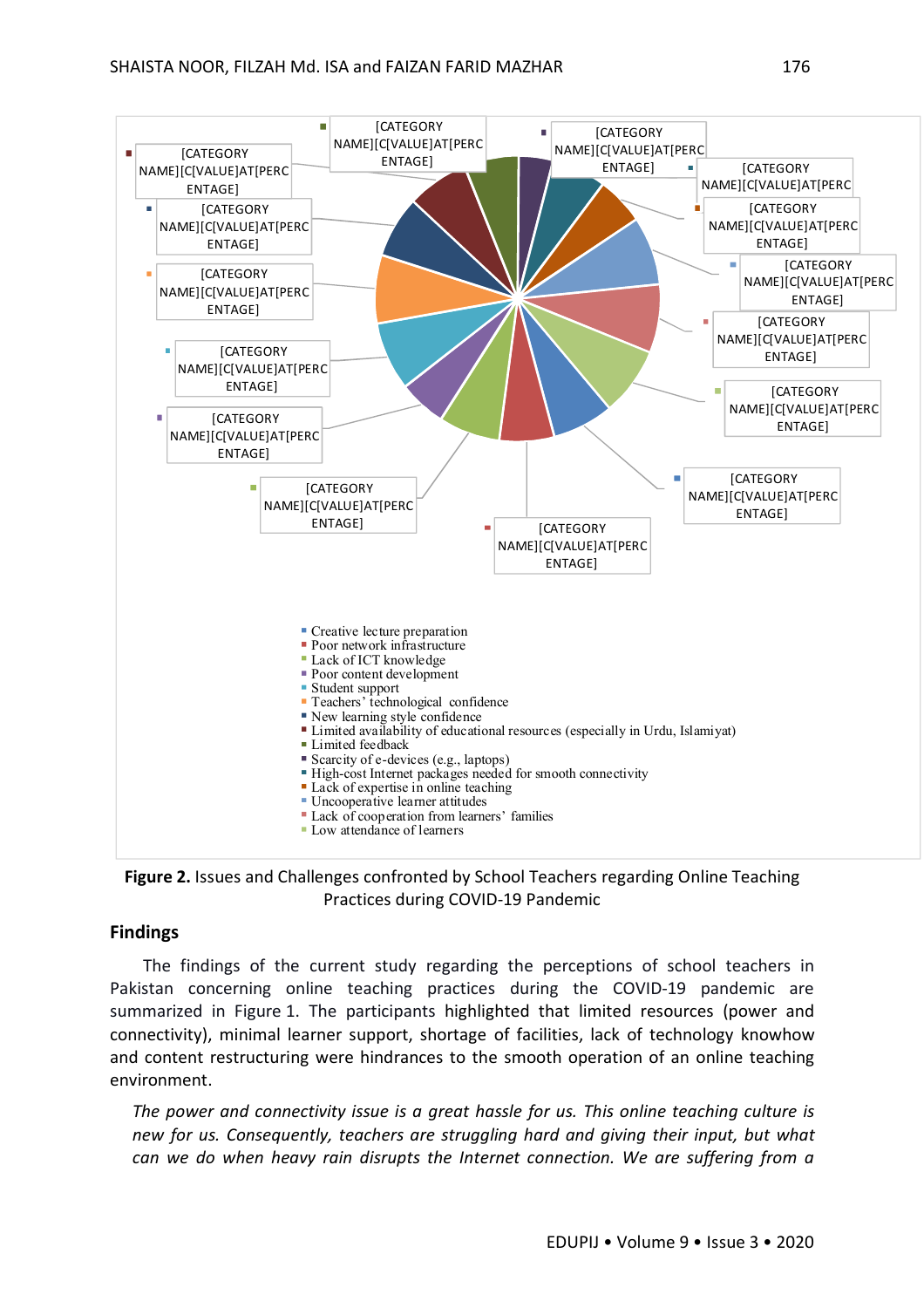*shortage of facilities; and 2 days ago, an electrical transformer was damaged in my area, and I could not then give my classes due to the resulting power failure. (Participant ST2)*

*I want to say that support by the students is much reduced, with most joining the class very late, and 50% never even join; although they are still paying their monthly dues. We have restricted time for classes, as after that we have to join our next class. We are trying our best to help the learners, but if the students do not cooperate or respond, as teachers we are helpless. (Participant ST8)*

*I will say that 95% of teachers have no technological knowhow regarding how to make a PowerPoint presentation or how to manage online teaching applications. However, we have had hands-on practice and we have learned. We have worked hard to meet the required standards, to which our school management has set, even though we have shortages of facilities and fewer resources such as power and connectivity. (Participant ST3)*

*At the start, we were not comfortable with delivering the course; it presented a jump from face-to-face to online delivery that was new to us. We had hands-on practice, and shared our experiences during these hands-on practices and learned from each other. (Participant ST1)*

Regarding the issues that the teachers were facing with online teaching practices, the majority of the participants talked of the scarcity of e-devices (e.g., laptops), and high-cost Internet packages needed for smooth connectivity, lack of expertise in online teaching, uncooperative students and their families, and the low attendance of learners.

*The majority of teachers have no laptop. We invested in purchasing a laptop and changed our home Internet connection for smoother connectivity. Teachers have given their full efforts, from the adoption of the new mode of teaching until its implementation. But we are fatigued. (Participant ST4)*

*I will not say now I am perfect in using online teaching applications such as Zoom and Google Classroom, but well, I will say that I have learned a lot. The COVID-19 pandemic has given us a chance to learn new things. We have had hands-on practices and our school administration has helped us in this regard. (Participant ST6)*

*The learners' attendance is low and students are not always cooperative; even when we ask questions, they respond less. We are doing the best from our side, but I think responses and attendance from the students is hopeless, even with the various reminders sent to parents about attendance policy. (Participant ST7)*

Concerning the challenges faced by the teachers, the interviewees voiced about poor network infrastructure, creative lectures preparation, lack of ICT knowledge, poor content development, student support, teaching technological and new learning style confidence, limited availability of educational resources, especially for Urdu and Islamiyat subjects, and limited feedback.

*I am living in the upmarket area of Rawalpindi, but have still suffered from limited Internet connectivity, especially when there is bad weather such as rain. I changed my Internet connection and purchased a new laptop. Teachers are trying their best to cope with this situation, but the student support is virtually nil. The majority do not send in their assignments, even after repeated reminders. (Participant ST5)*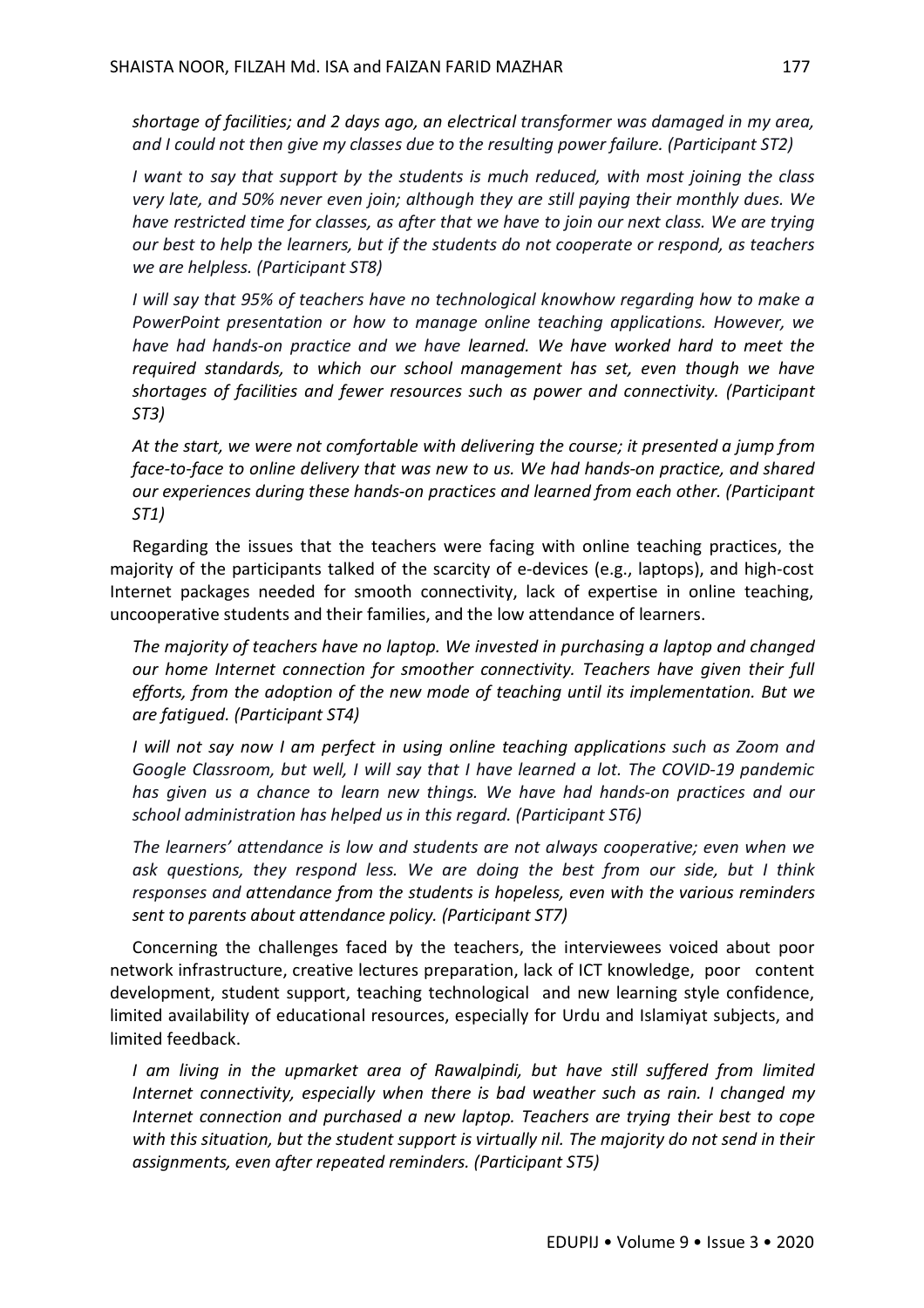*We are unaware of how to type in Urdu and face challenges in preparing PowerPoint slides for our lectures. Second, e-books for subjects such as Urdu and Islamiyat are unavailable, so we have weaknesses in the content development of these subjects for online classes. Still, we are struggling and trying to give the best to our students.*  (Participant ST9)

The interview findings revealed the obstacles which school teachers in Pakistan have faced regarding online teaching practices during the COVID-19 pandemic. The most quoted issues and challenges were as follows:

- High cost of Internet packages;
- Uncooperative attitudes of learners;
- Reduced cooperation from students' families;
- Low attendance of students;
- Teacher technology confidence;
- Limited availability of educational e-resources (especially in Urdu and Islamiyat);
- Lack of ICT knowledge;
- Poor network infrastructure.

Related to the implementation plan, the participants explained that their school management had taken an unprecedented step of trying to facilitate a more smooth online learning process through teacher training, knowledge management, the counselling of students' families, and with online class announcements made via social media channels.

*The school administration made the necessary arrangements for hands-on practice in using online teaching applications, and provided their best effort in counselling the parents to make sure their children attended online classes. Still, attendance is 30% in online classes. Due to shortages of e-learning equipment in the home, parents are unable to provide every child with a laptop or smartphone due to having 4-5 children in one family.* (Participant ST2)

*This new strategy which schools have adopted, uses Zoom classes delivered from the school's premises as from July 20, 2020. Teachers are doing their best, but feedback from the students has been unsatisfactory.* (Participant ST10)

Overall, the COVID-19 pandemic has enhanced online learning practices. However, in a developing country like Pakistan, significant improvements and access to quality education services are needed (Malik, 2020). In order to ensure more effective online teaching results, teachers should attend faculty-led workshops and development courses organized by the school management. School teachers have the potential to learn, having proven themselves even with very limited facilities and resources. Even though Pakistan has spent an average of 2.2% of GDP on education over the past few years (Bank, 2019; Pasha, 2018), still further developments are needed to enhance the country's primary education facilities. Both elearners and teaching staff are facing tremendous obstacles in developing countries due to inadequacies of the required resources and facilities (Richmond, 2020; Uwezo, 2020).

Nevertheless, teachers, who are the custodians of our future generation, continue to provide their services with great enthusiasm, even during this pandemic crisis. Despite the relentless challenges, teaching is still considered as one of the most adopted professions, with about 1.4 million teachers in Pakistan between the public and private educational sector, of which 51% is comprised of government-funded schooling (Ministry of Education and Federal Training [Pakistan], 2020; Pasha, 2018). Still, the development of school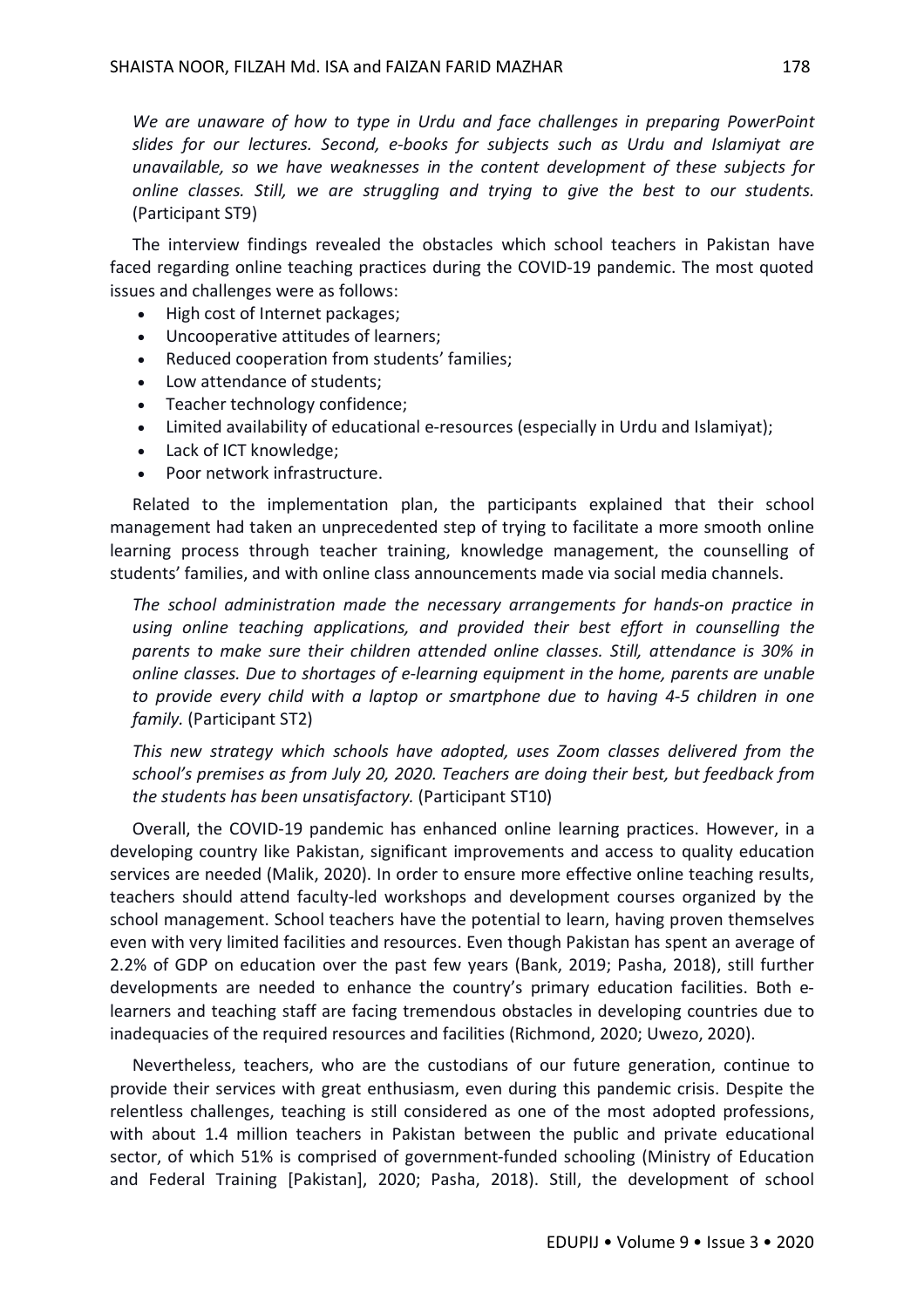teachers is seen as rare in Pakistani society in terms of training and education programs. Specific skills-related training are much needed in order that teachers can self-improve via a practical approach. Similarly, development programs are required for school teachers to strengthen the teaching profession, which is charged with nurturing the future of our younger generation. Teachers should help to identify the current developments in the field of teaching and pedagogy for a smoother delivery of education in Pakistan's schools. Table 4 depicts the major findings.

| <b>TUBIC TO</b> VCT VIC WILD THROUGH THIS MILKS |                                      |                                 |  |  |  |  |  |
|-------------------------------------------------|--------------------------------------|---------------------------------|--|--|--|--|--|
| Issues                                          | Challenges                           | <b>Implementation Processes</b> |  |  |  |  |  |
| Technology-related                              | Technology-related                   | Human capital development       |  |  |  |  |  |
| High-cost Internet                              | • Poor network                       | • Training of teachers          |  |  |  |  |  |
| packages needed for                             | infrastructure                       | Knowledge management            |  |  |  |  |  |
| smooth connectivity                             |                                      |                                 |  |  |  |  |  |
| Scarcity of e-devices (e.g.,                    | Teaching-related                     | Interpersonal development       |  |  |  |  |  |
| laptops)                                        | • Teachers' technological            | • Counselling of students'      |  |  |  |  |  |
|                                                 | confidence                           | families                        |  |  |  |  |  |
| Personal-related                                | Lack of ICT knowledge<br>$\bullet$   |                                 |  |  |  |  |  |
| • Lack of expertise in online                   | • Creative lecture                   | Communication strategies        |  |  |  |  |  |
| teaching                                        | preparation                          | • Email & telephone calls to    |  |  |  |  |  |
|                                                 | Poor content                         | parents                         |  |  |  |  |  |
| Learner-related                                 | development                          | • Online class                  |  |  |  |  |  |
| Uncooperative learner                           | Limited availability of<br>$\bullet$ | announcements via social        |  |  |  |  |  |
| attitudes                                       | educational resources                | media                           |  |  |  |  |  |
| • Lack of cooperation from                      | (especially Urdu,                    |                                 |  |  |  |  |  |
| learners' families                              | Islamiyat)                           | <b>Technology management</b>    |  |  |  |  |  |
| Low attendance of                               |                                      | • Online classes sourced        |  |  |  |  |  |
| learners                                        |                                      | from school premises            |  |  |  |  |  |
|                                                 |                                      | (New Strategy)                  |  |  |  |  |  |

#### **Table 4.** Overview of Major Findings

## *Proposed Conceptual Framework*

Based on the literature and findings obtained from the semi-structured participant teachers' interviews, a conceptual framework was developed. School teachers are considered as the builders of the future generation, with an efficacious education system based upon the delivery of quality education through captivating and knowledgeable teachers (Bank, 2019; Lee & Tsai, 2010). Figure 3 illustrates the issues and challenges associated with online teaching in Pakistan's schools. The issues are categorized as technology-related, personal-related, and learner-related issues, whereas the challenges are technology-related and teaching-related. Consequently, the outcome of implementation processes in terms of human capital and interpersonal developments, and also communication strategies leads to school teachers' wellbeing and overall success of the school system (Bank, 2019; Malik, 2020).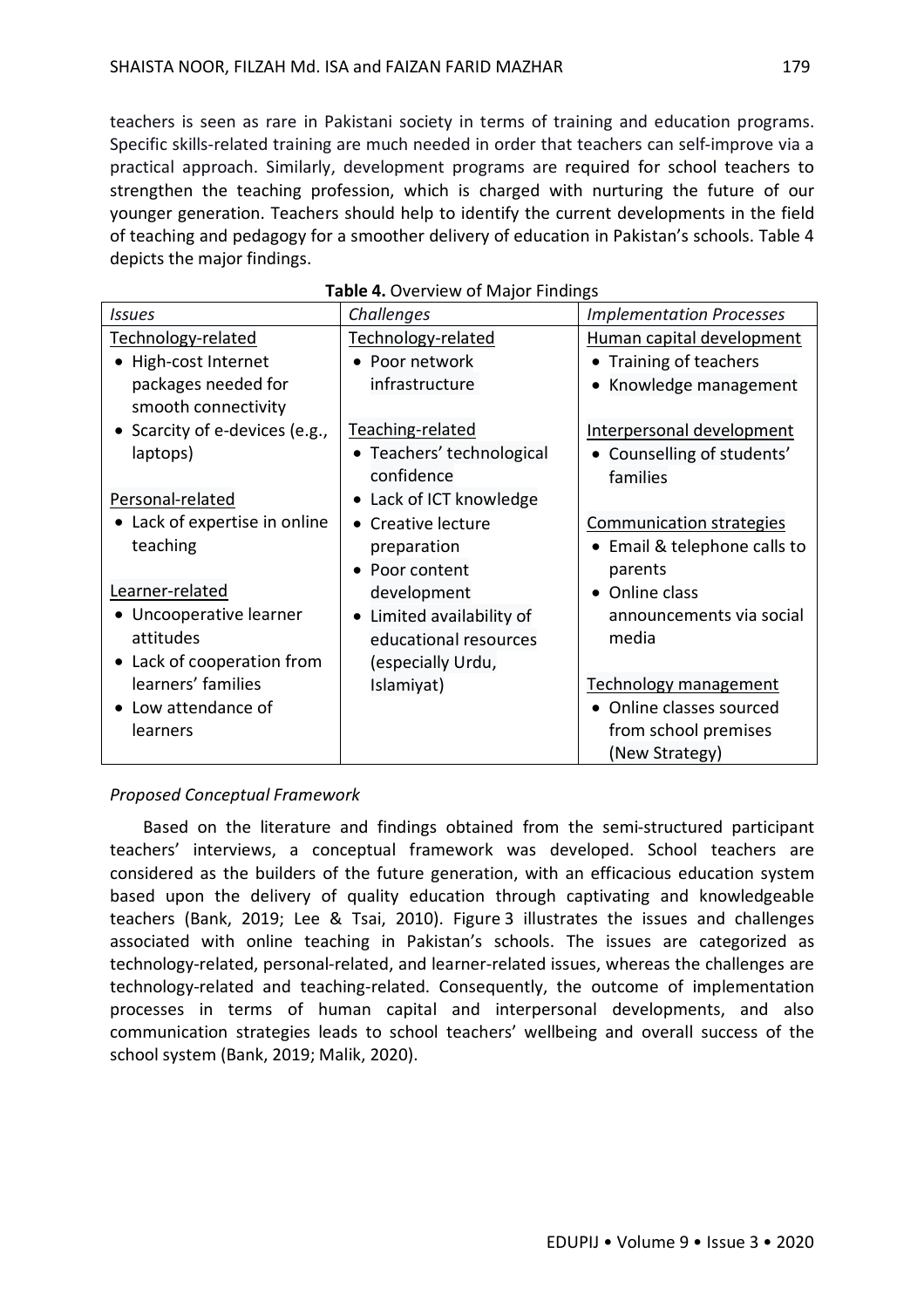

**Figure 3:** Conceptual Framework

## *Theoretical Justification*

### *Transformation Learning Theory*

The transformation learning theory explains that personal experience is considered essential for the learning process, and how teachers' interpret that experience plays a remarkable role in bringing about changes in terms of behaviors, beliefs, assumptions, judgements, and change of mindset. It is associated with changing teachers' judgement, belief and expectations (Lee & Tsai, 2010). Transformational theory allows faculty to accept the reality of the continuing process of critical reflection, discourse, and belief (Taylor, 1998). Transformative learning stresses the process, which highlights changed views and habits based on experience.

#### *Implications on Way Forward*

 The government of Pakistan should acknowledge the issue of low student attendance in the majority of non-systematic online learning classes. Most students lack basic access to e-devices and are therefore unable to take an active part in the digital learning process. Those who cannot afford e-devices and are unable to be receive eLearning are likely to face a state of anxiety and stress whenever the schools reopen, having been unable to keep up with the syllabus being followed online by their peers. This issue requires being paid serious attention, and a concrete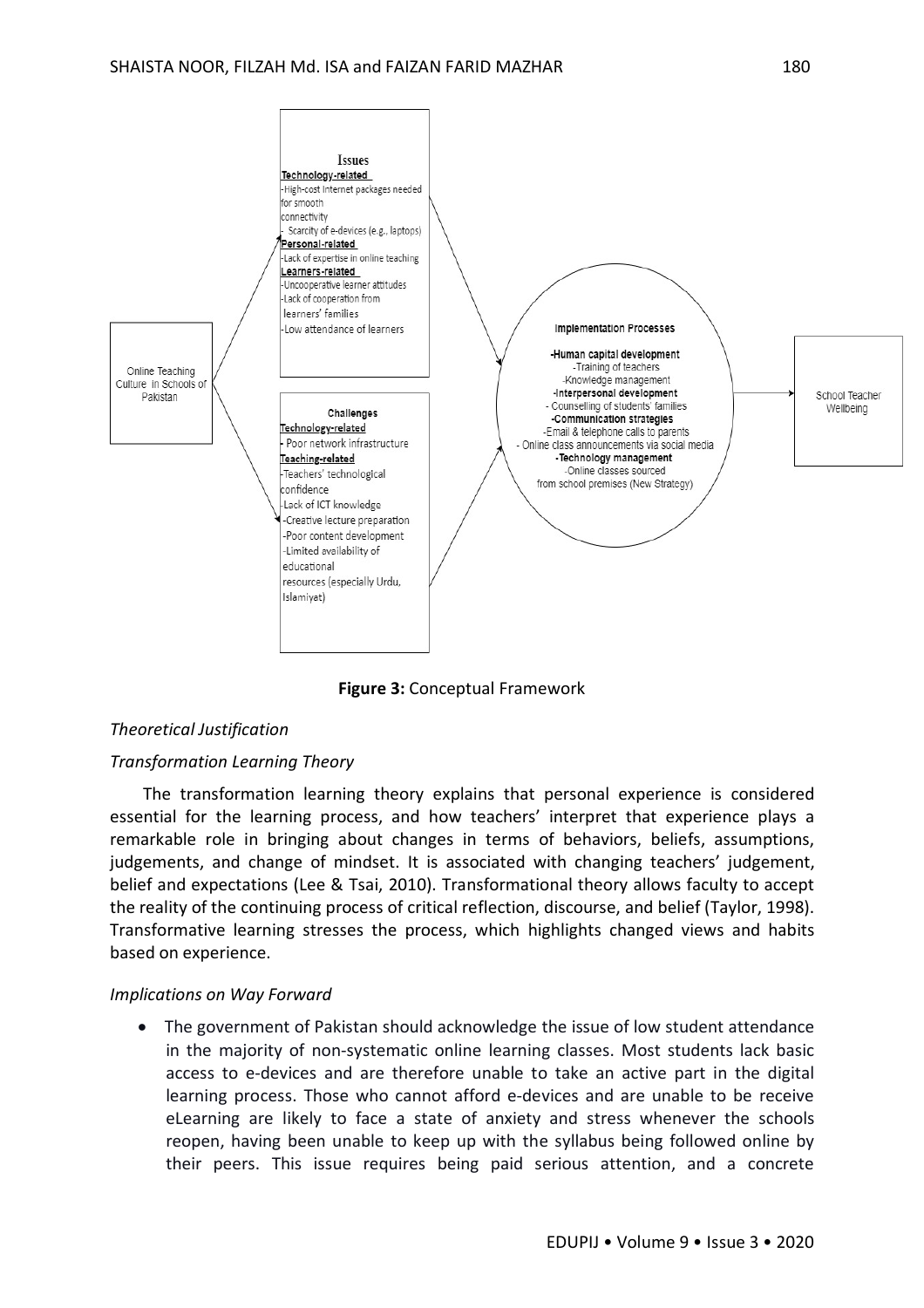resolution sought as to the teaching and evaluation of those learners unable to take part in digital learning.

- The amalgamation of ICT usage in education must be reviewed by the Ministry of Education, keeping in mind those learners neglected due to lack of access who are facing considerable challenges due to lack of facilities and resources. For them, an ICT usage policy is of no consequence as it is inapplicable to their circumstances.
- School teachers need to be assessed based on their delivering of digital learning during the COVID-19 pandemic. Many teachers have tried their best during the pandemic, having rapidly learned new skills and improved themselves in terms of the usage, preparation, and delivery of digital lectures. However, there is also a need for standardized teacher training on digital delivery of lectures, and it is imperative to enhance all teachers digital teaching skills.
- Curricula revision, specifically during the pandemic period, is urgently needed. It is crucial to consider the position of the learners' parents, and to not unnecessarily burden students with self-directed learning. Increased levels of discussion should therefore take place during online lectures.
- The Pakistani government could establish a multi-sectoral committee to work on the long-term and systematic adoption of digital learning as a part of the country's education process. It may help to broaden the strategy to ensure that access to quality and long-term learning opportunities form part of the objective of the 2030 agenda.

## **Conclusion**

The current study concludes from the perception of school teachers regarding online teaching practices, that teaching staff face various challenges from content development through to delivery, and also in enhancing the online learning capabilities of their students. However, student participation in online classes is reportedly minimal due to the limited or non-availability of e-devices for all students in home. Teaching staff are assisting students by providing additional online video tutoring and email guidance following online classes. However, student participation is at an unsatisfactory level. Thus, it is essential to revise the current teaching strategies and to initiate certain steps as schools start to utilize Zoom in delivering online lectures from school premises, and to equip classrooms with routers, camera and microphone systems in order to provide a more realistic and familiar classroom environment to the students.

Teaching staff are trying their best to enhance the capability of online learning amongst their students. The efforts of school teaching staff is commendable, with teachers who are used to face-to-face teaching throughout their entire career now teaching via online applications such as Zoom and Google Classroom. These teachers may have never faced a camera before, but are learning new skills, new tools, and practicing them daily in the delivery of online teaching to their students, which is of course their primary role. School teaching staff must be appreciated as they try to provide education to all students, despite the various difficulties, issues, and challenges they face. Coupled with the experience that is considered essential for the new learning process, and how teachers take to this experience is vital in terms of their beliefs, assumptions, and mindset change, as implicated by the Transformation Learning Theory.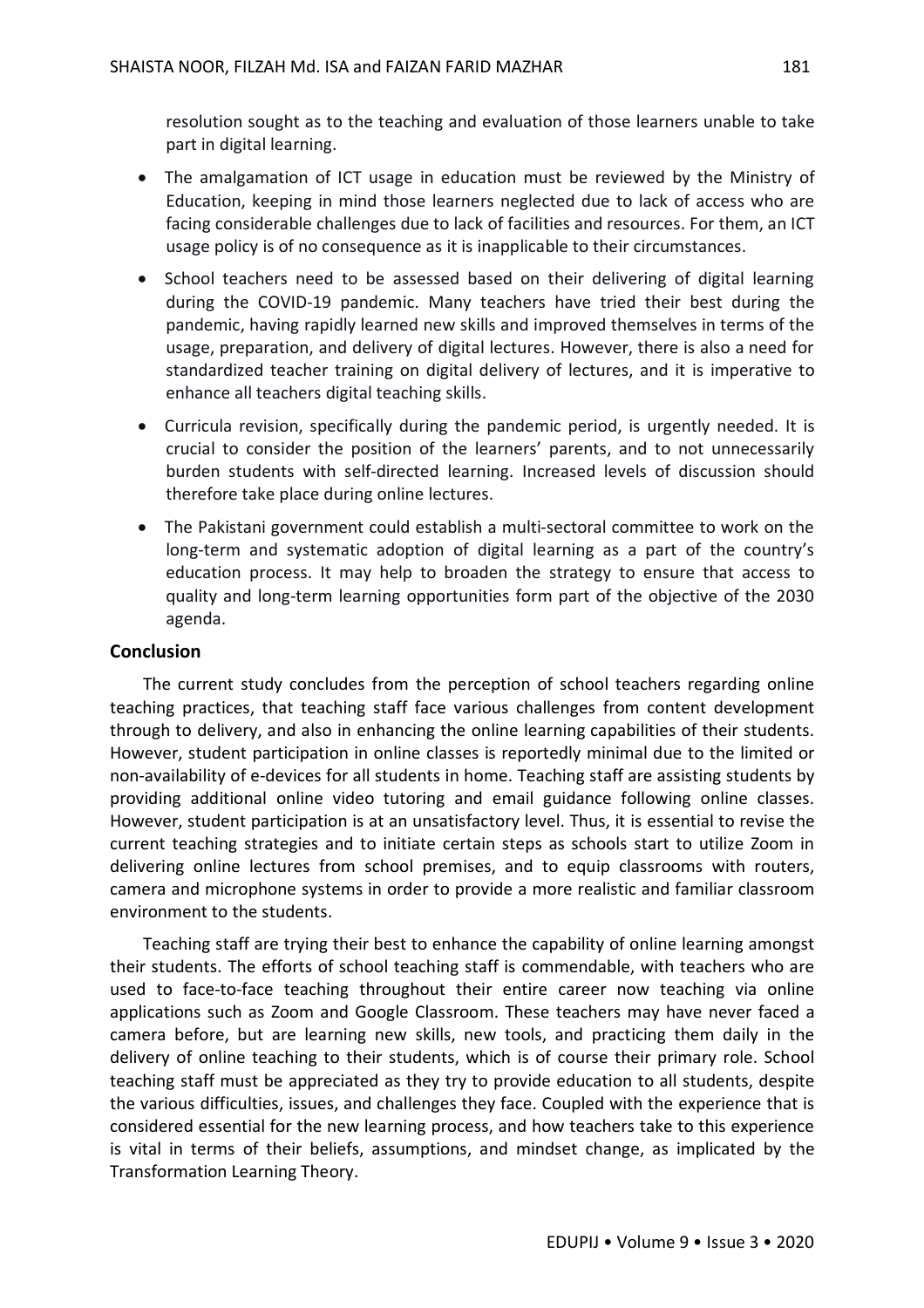Since the current study was conducted within one school system in Pakistan, further studies on teachers, learners, teaching and learning strategies, and online teaching impact should be conducted in order to gain a broader and deeper understanding of the pandemic's overall effect on the education system in a developing country such as Pakistan.

### **Notes**

Corresponding author: SHAISTA NOOR

The authors would like to express sincere thanks to APSACS Secretariat and appreciation to the participants of this study (APSACS School Teachers Rawalpindi and Islamabad region) for their support and assistance with regards to this research.

### **References**

APSACS secretariat. (2020, July 18).

https://www.apsacssectt.edu.pk/System/system\_locations.html

- Bao, W. (2020). COVID-19 and online teaching in higher education: A case study of Peking University. *Human Behavior and Emerging Technologies*, *2*(2), 113-115. https://doi.org/10.1002/hbe2.191
- Bank, A. D. (2019). *School education in Pakistan: A sector assessment*. Asian Development Bank. http://dx.doi.org/10.22617/TCS190039
- Basilaia, G., Dgebuadze, M., Kantaria, M., & Chokhonelidze, G. (2020). Replacing the classic learning form at universities as an immediate response to the COVID-19 virus infection in Georgia. *International Journal for Research in Applied Science and Engineering Technology*, *8*(3), 101-108. http://doi.org/10.22214/ijraset.2020.3021
- Bradburn, N. M., Sudman, S., & Wansink, B. (2004). *Asking questions: the definitive guide to questionnaire design--for market research, political polls, and social and health questionnaires*. Wiley.
- Braun, V., & Clarke, V. (2006). Using thematic analysis in psychology. *Qualitative Research in*  Psychology, *3*(2), 77-101. https://doi.org/10.1191/1478088706qp063oa
- Bryman, A., & Bell, E. (2007). *Business Research Methods* (2nd ed.). Oxford University.
- Burgess, O. (2015). Cyborg teaching: The transferable benefits of teaching online for the face-to-face classroom. *Journal of Online Learning and Teaching, 11*(1), 136-144. https://jolt.merlot.org/vol11no1/Burgess\_0315.pdf
- Covin, J. G., & Wales, W. J. (2018). Crafting high-impact entrepreneurial orientation research: Some suggested guidelines. *Entrepreneurship Theory and Practice*, *43*(1), 3-18. https://doi.org/10.1177%2F1042258718773181
- Creswell, J. W., & Poth, C. N. (2012.). *Qualitative inquiry & research design : choosing among five approaches*. Sage.
- Danjou, P. (2020). Distance teaching of organic chemistry tutorials during the COVID-19 pandemic: Focus on the use of videos and social media. *Journal of Chemical Education*, *97*(9), 3168-3171. https://doi.org/10.1021/acs.jchemed.0c00485

David, M., & Sutton, C. D. (2004). *Social Research the Basics*. Sage.

Demuyakor, J. (2020). Coronavirus (COVID-19) and online learning in higher institutions of education: A survey of the perceptions of Ghanaian international students in China. *Online Journal of Communication and Media Technologies*, *10*(3), Article e202018. https://doi.org/10.29333/ojcmt/8286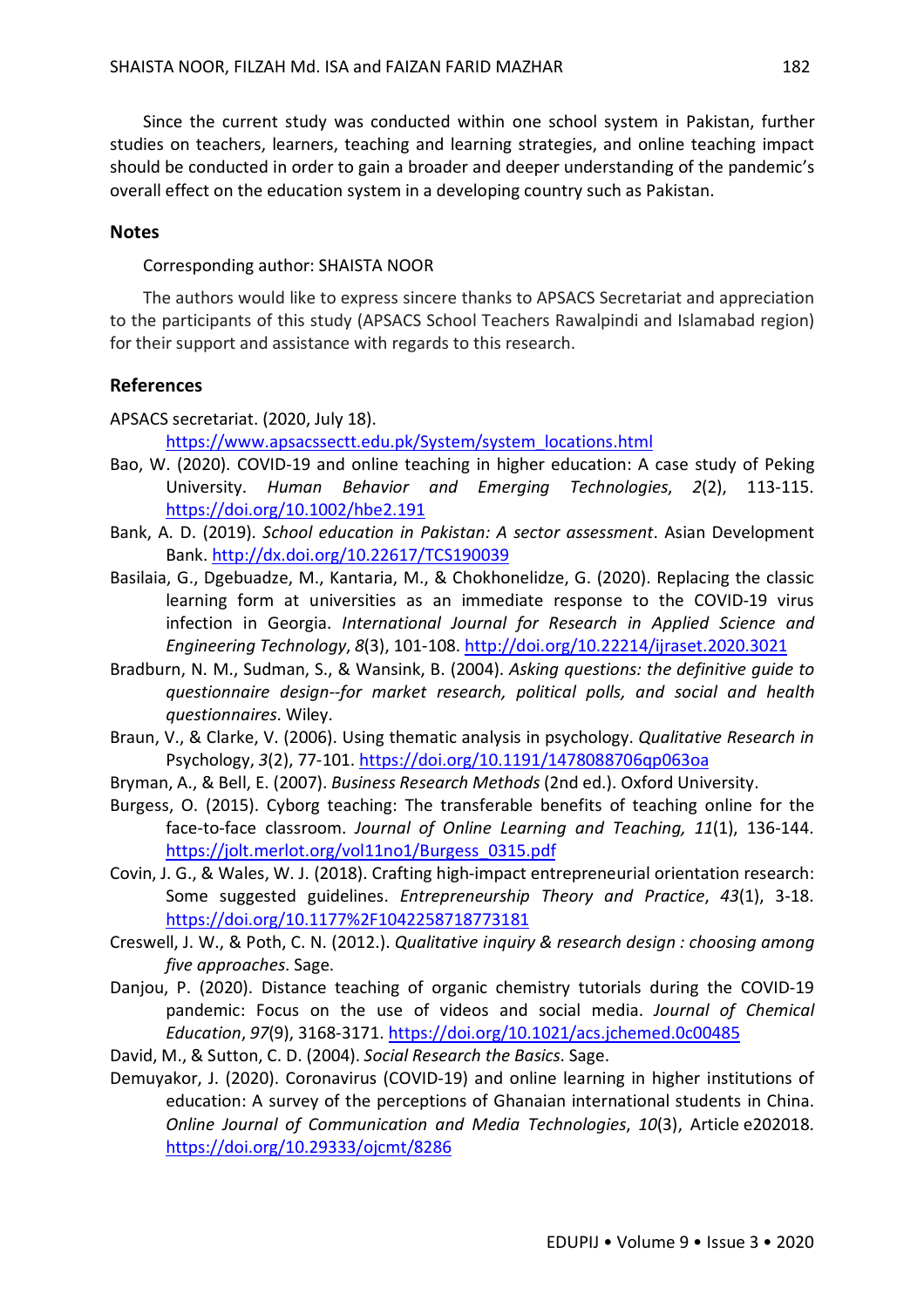- Dhawan, S. (2020). Online learning: A Panacea in the time of COVID-19 crisis. *Journal of Educational Technology Systems*, *49*(1), 5-22. https://doi.org/10.1177%2F0047239520934018
- Easterby-Smith, M., Thorpe, R., & Lowe, A. (1991). Qualitative methods. In M. Easterby-Smith, R. Thorpe, & A. Lowe (Eds.), *Management Research: An introduction* (pp. 71- 115). Sage.
- European Commission. (2020, July 7). *Public consultation launched on the new Digital Education Action Plan*. https://ec.europa.eu/education/news/public-consultationnew-digital-education-action-plan\_en
- European Data Portal. (2020, June 22). *Education during COVID-19; moving towards Elearning.* https://www.europeandataportal.eu/en/impact-studies/covid-19/education-during-covid-19-moving-towards-e-learning
- Hall, E., Chai, W., & Albrecht, J. A. (2016). A qualitative phenomenological exploration of teachers' experience with nutrition education. *American Journal of Health Education*, *47*(3), 136-148. https://doi.org/10.1080/19325037.2016.1157532
- Johnson, N., Veletsianos, G., & Seaman, J. (2020). U.S. faculty and administrators' experiences and approaches in the early weeks of the COVID-19 pandemic. *Online Learning*, *24*(2). https://doi.org/10.24059/olj.v24i2.2285
- Lee, M.-H., & Tsai, C.-C. (2010). Exploring teachers' perceived self-efficacy and technological pedagogical content knowledge with respect to educational use of the World Wide Web. *Instructional Science, 38*(1), 1-21. https://doi.org/10.1007/s11251-008-9075-4
- Malik, R. (2020, June 1). Challenges and opportunities for Pakistan education systems in the COVID-19 response. UKFIET– *The Education and Development Forum*. https://www.ukfiet.org/2020/challenges-and-opportunities-for-pakistan-educationsystems-in-the-covid-19-response/
- Merriam, S. B. (2010). Qualitative case studies. In P. Peterson, E. Baker, & B. McGaw (Eds.), *International Encyclopedia of Education* (3rd ed., pp. 456-462). https://doi.org/10.1016/B978-0-08-044894-7.01532-3
- Miles, M., & Huberman, A. M. (1994). *Qualitative data analysis*. Sage.
- Ministry of Education and Federal Training (Pakistan). (2020). *National Education Response and Resilience Plan (K-12) for COVID-19*. https://planipolis.iiep.unesco.org/en/2020/pakistan-national-education-responseand-resilience-plan-k-12-covid-19-6937
- Murphy, M. P. A. (2020). COVID-19 and emergency eLearning: Consequences of the securitization of higher education for post-pandemic pedagogy. *Contemporary Security Policy*, *41*(3), 492-505. https://doi.org/10.1080/13523260.2020.1761749
- Pasha, H. (2018). *Growth and inequality in Pakistan: Agenda for reforms*. Springer.
- Richmond, S. (2020, April 23). Repurposing Established Radio and Audio Series to Address the COVID-19 Educational Crises (p. 9). *UKFIET– The Education and Development Forum.* https://www.ukfiet.org/2020/repurposing-established-radio-and-audioseries-to-address-the-covid-19-educational-crises/
- Saldana, J., & Omasta, M. (2016). Qualitative Research: Analyzing Life. Sage. https://books.google.com.my/books?id=4\_o0DQAAQBAJ&printsec=frontcover&dq= Qualitative+Research+Analysing+Life+Johnny+Saldana++Citation&hl=en&sa=X#v=one page&q=Qualitative%20Research%20Analysing%20Life%20Johnny%20Saldana%20% 20Citation&f=false